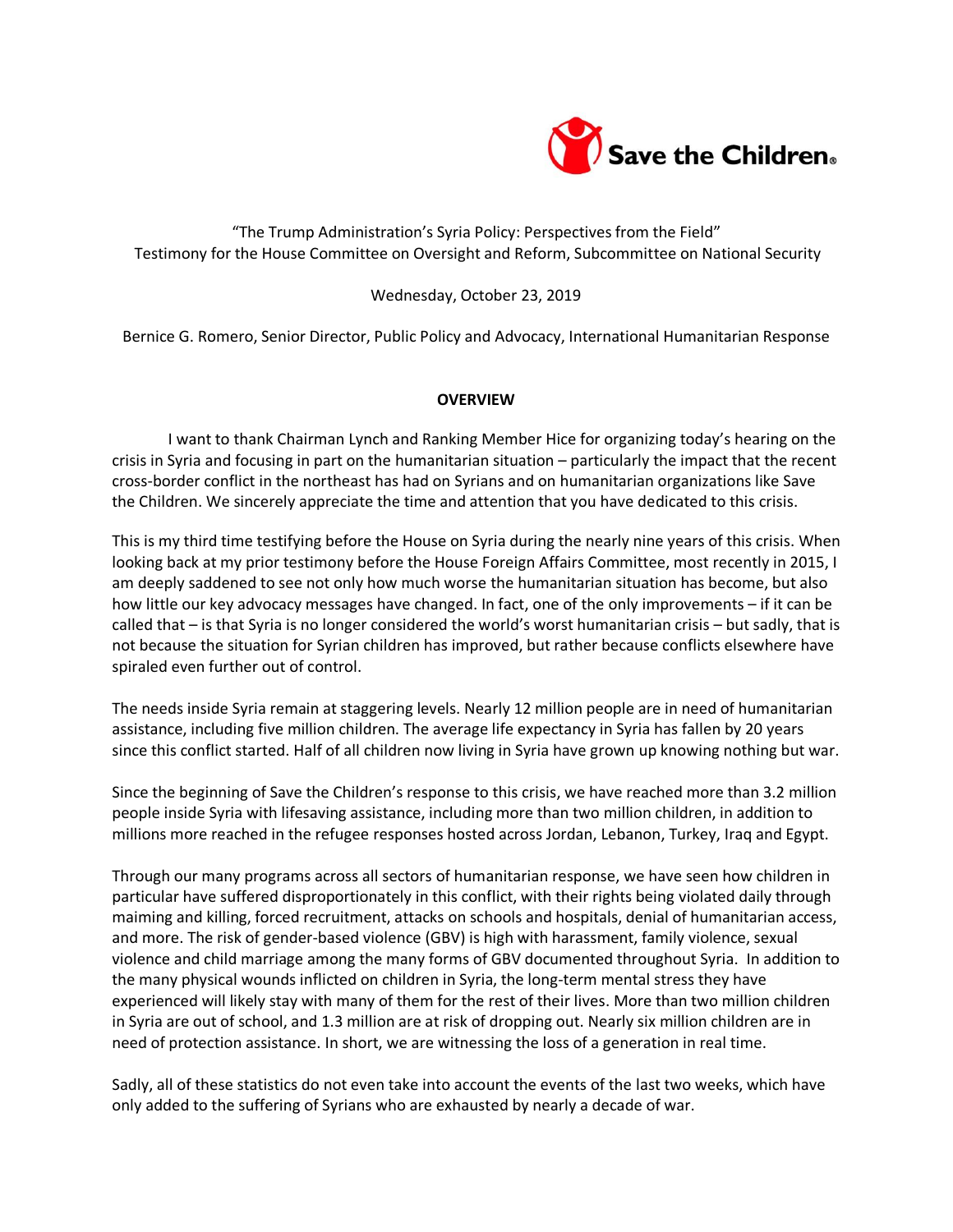Today, I will focus on three elements of this crisis. First, I will focus the bulk of my testimony on recent events in northeast Syria, including the humanitarian impacts of the Turkish military operation and U.S. withdrawal, as well as the situation in Al-Hol and other camps housing women and children linked or perceived to be linked to armed groups such as ISIS. Second, I will speak to the ongoing conflict and humanitarian crisis in Idlib and other parts of northwest Syria, which remains dire but has been recently overshadowed by the tragic events in the northeast. Finally, I will provide an overview of the regional refugee response in Syria's neighboring countries, where threats of forced refugee returns are on the rise.

### **HUMANITARIAN IMPACT OF TURKISH OPERATION IN NORTHEAST SYRIA**

While the Turkish military operation launched into northeast Syria two weeks ago has dominated headlines in the U.S. and around the world, a less-frequently discussed element of the story is just how dire the situation in northeast Syria already was before October of this year. Across the northeast, the UN, local and international NGOs, and other aid actors were reaching an average of 1.25 million people per month from January to August of this year in northeast Syria. In the area where Turkey has launched its military operation, there were already estimated to be nearly 800,000 people living there – 475,000 of whom were in need of humanitarian assistance, and 120,000 who were displaced from conflict in other parts of Syria.

In the past two weeks, the situation has only deteriorated further. It is currently estimated that at least 160,000 people, including around 70,000 children, have been displaced in the fighting, with the true figures likely being higher. Many of the IDPs are women and children, including children with serious medical conditions and disabilities. While most people have been displaced from the immediate area of fighting to areas further south and east within Syria, reportedly up to 4,000 people have fled across the border into Iraq. The UN estimates that 120,000 people are living in camps and informal settlements across northeast Syria, which are short on humanitarian supplies and lack the necessary infrastructure to provide proper shelter and prevent the spread of communicable disease. We know that both increased displacement and makeshift shelters are particular risk factors for sexual and gender-based violence for women and girls across crises. Schools are commonly being used as collective shelters for those with nowhere else to go, which threatens to interrupt children's learning. These newly displaced populations also face the challenge of a fast-approaching winter, with temperatures dropping significantly in the coming months, placing young children at additional health risks.

Although the United States announced a five-day ceasefire last week, humanitarian actors have reported artillery fire and other significant outbreaks of violence in these areas. In addition to causing mass panic and displacement, UNICEF has confirmed that several children have been killed and injured in the fighting on both sides of the border. Health facilities and schools have been attacked. A water station supplying nearly 400,000 people temporarily stopped functioning last week and a UN-supported maternity facility serving 40,000 people closed after being partially destroyed. At least 170,000 children may be in need of humanitarian assistance due to the high levels of violence. Save the Children is responding to the needs of the newly displaced through providing goods and services such as psychological first aid, education and recreational activities for children, child protection case management, nutrition and health screenings, hygiene promotion and awareness, and more.

But while we and other NGOs are in some areas able to continue our programming, this new outbreak of violence and ensuing instability has severely restrained the capability of humanitarian actors to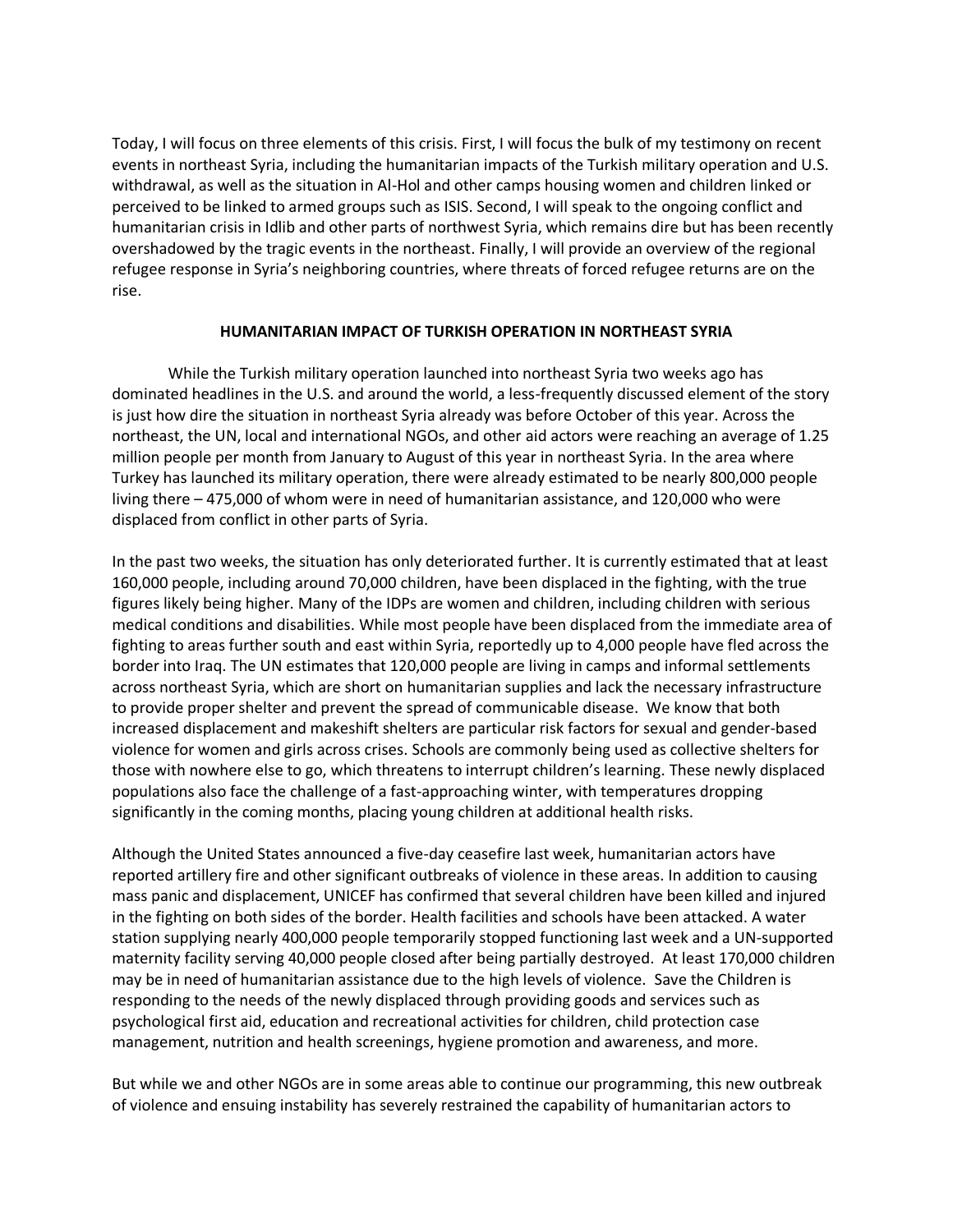respond, with many NGO offices and programs suspending or closing down in the towns and camps closest to the fighting, such as Tel Abyad, Ras Al Ayn, and Ein Issa. Many organizations have withdrawn international staff, while many Syrian staff have left to be with their families or fled the violence themselves. If the violence continues, needs will likely increase across a wider area, even as our ability to sustain assistance may be further challenged by dwindling supplies, impassable roads and staff or suppliers unwilling or unable to put their lives at risk to deliver aid.

In addition to the violence, a possible reconciliation between the Kurdish authorities and the Government of Syria will have an impact on NGO operations. Local staff in many cases report being afraid of coming to work which has also led to the suspension of some programs. Staff movement at this time is both challenging and highly risky, with significant confusion about which armed actors control various towns and checkpoints. Local staff and citizens have expressed fears of conscription of themselves and their children.

While these challenges may feel insurmountable, there is much the U.S. government can and should do to help improve the humanitarian response in the northeast. Primarily, the U.S. must continue to wield its diplomatic leverage with the parties to the conflict and other influential actors in the region to press for a lasting cessation of hostilities, protection of civilians and unobstructed humanitarian access to reach all those in need. We are grateful that the House has passed strong funding for humanitarian assistance in the FY20 appropriations process – the State Department and USAID should ensure that humanitarian funds are allocated in a manner that is both timely and flexible, allowing NGOs to respond to the ever-changing conditions on the ground. And while immediate needs such as medical care and food must be a priority, the U.S. and other donors cannot forget about the medium- to long-term needs of the displaced, primarily mental health and psychosocial support as well as access to education for the hundreds of thousands of children caught up in the violence. As the US considers and imposes sanctions and other measures to apply diplomatic pressure or prevent aid from falling into the wrong hands, it must do so in a way that permits the continued flow of humanitarian assistance to areas of need.

Above all, the U.S must use its voice in Congress, at the UN Security Council and in international negotiations to ensure that all parties to the conflict abide by International Humanitarian Law, ensure the protection of civilians and immediately cease attacks on schools, hospitals, and other critical civilian infrastructure, including ending the use of explosive weapons in populated areas.

## **FOREIGN FAMILIES AND CHILDREN LINKED TO ARMED GROUPS**

An additional layer that further complicates the dire situation in northeast Syria is the presence of multiple camps near the zone of conflict that are housing thousands of foreign women and children with perceived or real affiliations with armed groups, such as ISIS. Already in the first days of this conflict, we have seen Ein Issa camp, which houses some of these families, come under attack. In the ensuing chaos, hundreds of women and children escaped the camp and are largely unaccounted for.

The five-year conflict with ISIS in Syria and Iraq has left in its wake a population of foreign nationals with links to ISIS living in displacement camps in the northeast. This includes thousands of foreign children, who are in Syria as a result of being groomed and recruited to come from abroad to join ISIS, or alternatively, who as the child of a foreign fighter, were brought or trafficked into Syria, or born there over the course of the conflict. The parents of these children may have joined ISIS voluntarily or by force, or they may have been groomed and recruited as children themselves.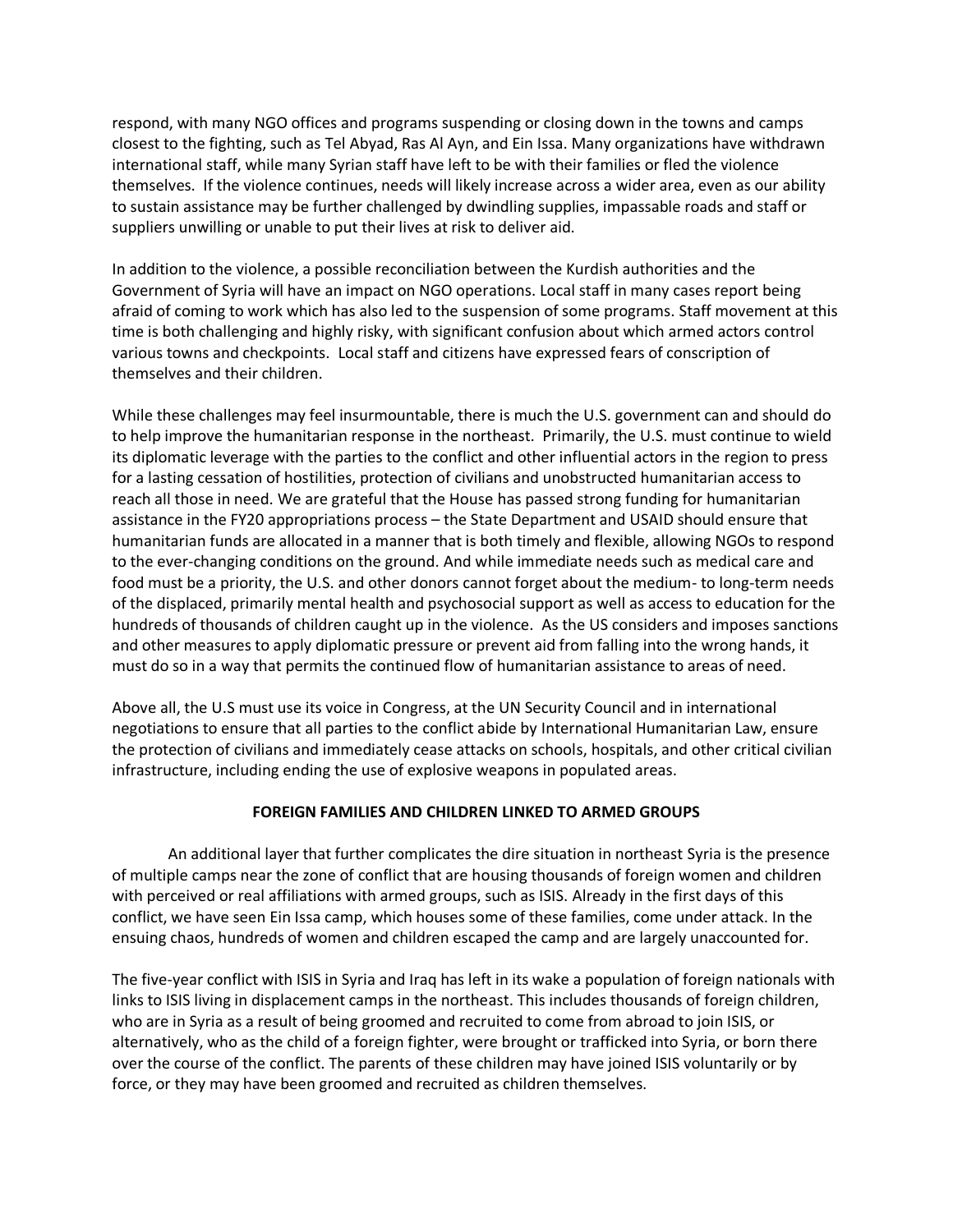There are currently 12,300 foreign nationals present in three camps, including nearly 9,000 children from more than 40 different nationalities, from every region of the world. More than 8,000 of these children are under the age of 12, while more than 4,000 are under the age of five.

The conditions in the remaining two displacement camps where foreign families are present, in particular Al-Hol, are challenging. Critical gaps exist across all sectors, especially water, sanitation, hygiene, health, nutrition, education and protection. Severe overcrowding greatly increases the risk of communicable diseases, and deaths linked to poor health and sanitation continue to be registered in the camp.

In camps such as Al-Hol, in addition to the main camp for displaced Syrians and Iraqis, there is a separate area called the Annex that houses the foreign women and children. Save the Children is one of the only actors present and operational in the annex, providing vital services such as education and child protection case management. While operating in these contexts comes with significant difficulties, humanitarian actors have been committed to improving services, with plans to expand in all sectors, including mother-baby nutrition areas, new medical and education facilities, as well as improve hygiene facilities. Assuming conditions allow response efforts to continue, sustained donor commitment is needed to ensure adequate resources are provided to meet the needs in the camps.

I want to underscore one crucial point about these camps and the families housed within them: foreign children trapped in Syria are innocent victims of the conflict and must be treated as such, rather than looked at as terrorists. Like all children inside Syria, they have lived through conflict, bombardment and acute deprivation. They need specialized help to recover from their horrific experiences and return to normality, which is impossible in an overwhelmed displacement camp in a volatile warzone. Given the life-threatening dangers these children and their families continue to face in Syria, Save the Children calls on the United States and other governments to take steps to repatriate these extremely vulnerable children to their country of origin.

I would also like to acknowledge and thank the U.S. Administration for embracing a policy of repatriation of American citizens in these camps, and for its efforts to press other nations to repatriate their own nationals as well. Repatriation is not only the best course of action – it is vital that this takes place as soon as possible to ensure that the larger camps such as Al-Hol are not hosting such large populations of foreign families if the conflict continues to spread further south. If the events in Ein Issa were to play out in Al-Hol, the results would be even more devastating in terms of child casualties and family separation.

In recent days, we have seen some positive steps towards increased repatriations from governments such as the UK, but much more must be done – as of last week, fewer than 350 foreign children in these camps had been repatriated since January.

## **CONFLICT IN IDLIB AND THE WIDER NORTHWEST**

While the events of the past two weeks have rightfully drawn the world's attention to northeast Syria, we must not forget about the massive needs in the northwest. In 2019, conflict and displacement have raged across Idlib and other parts of northwest Syria, where nearly 3 million people are in need of humanitarian assistance, in an area where more than half the population are children. Two million people are displaced across the northwest, with 400,000 of those displaced since May 1 alone. In short, increasingly larger numbers of people are being squeezed into a progressively shrinking space.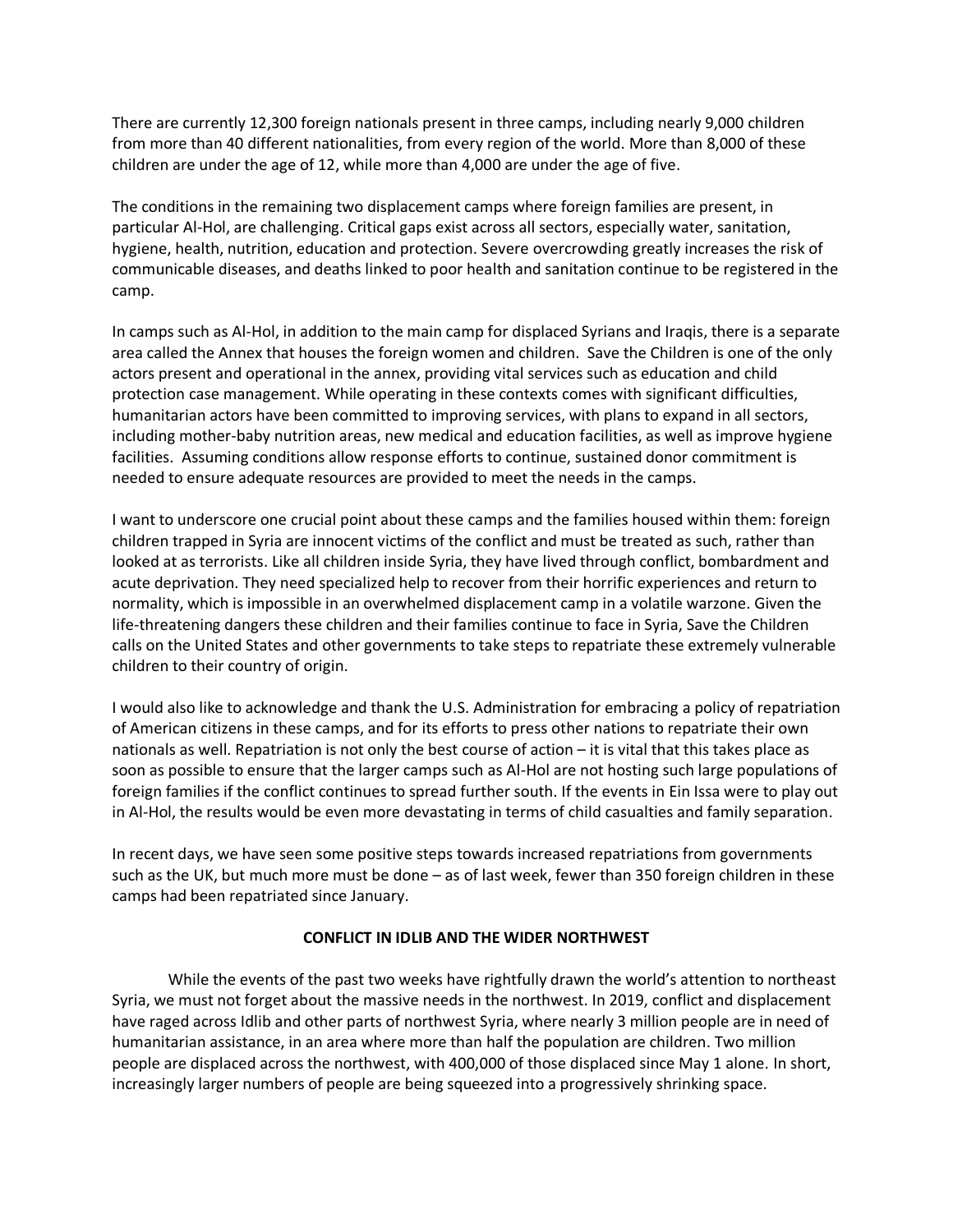After years of conflict, the local population's ability to cope has been exhausted. Ongoing conflict between Government of Syria forces and non-state armed groups have created further devastation for families already living on the brink. Just three months ago, Save the Children reported that the number of children killed in Idlib during four weeks in July exceeded the total number of child deaths from the conflict in all of 2018. Families in Idlib have had to forgo funeral proceedings for children killed in the offensive so that they could escape the ongoing hostilities in the area. Of the child deaths that occurred during the summer offensive, 11 were killed while at school, 25 were in their own homes, 10 in a marketplace, two in a displacement camp, and one child who was already hospitalized was killed when a bomb hit the hospital. Around this same time, the UN and humanitarian agencies reported relentless attacks on schools, medical facilities and water stations serving hundreds of thousands of people.

Because of this violence, schools, health facilities and other service points have closed all across northwest Syria. In September, we reported that around half of all schools in northwest Syria are damaged, abandoned, unsafe or being used as shelters for the displaced. The scale of this devastation means that more than half of all children in Idlib could miss out on school this year.

Our staff in northwest Syria spoke to a 12-year-old girl, who we will call Rasha, who described what this conflict has meant for her:

*"I was small before the war. I was living a nice, good and safe life with my family […] My life has changed a lot. I lost the most precious person to me; I lost my father, who was everything to me.*

*"The war has affected my education. We were displaced and didn't stick to school because of the situation. When I grow up and become a doctor, I want to treat children who are injured and in need."*

As with the violence in northeast Syria, Save the Children is calling on all parties to de-escalate the conflict in the northwest and support a ceasefire that can put an end to the deteriorating humanitarian situation in Idlib. Of vital importance will be the renewal of UN Security Council resolution 2165, which ensures cross-border access into Syria from Turkey and Iraq. The United States must make the renewal of this resolution a priority in December during its presidency of the Security Council. U.S. leadership at the UN and beyond is vital to ensure that the violation of fundamental human rights and international laws designed to protect vulnerable children does not become the new normal.

#### **REGIONAL SYRIAN REFUGEE RESPONSE**

Finally, the element of the Syrian crisis that earns perhaps the least amount of international attention is the situation facing millions of Syrians living as refugees across the world, particularly in the neighboring host countries of Turkey, Jordan, Lebanon, Iraq and Egypt. Across these countries and beyond, more than 5.6 million Syrians are registered as refugees, with more than 2.5 million being children. In 2018, more than 180,000 Syrians fled the country, an average of more than 500 people per day. Over the past five years, the funding needed to support Syrian refugees has nearly doubled, while in 2018 only 62-percent of the regional refugee response plan was funded.

While donor governments have made generous commitments at international conferences, pledging to fund the needs of Syrian refugees, key sectors such as education and livelihoods remain underfunded year after year. The U.S government must continue to allocate robust funding for the Syrian refugee response, as well as press other donor governments to honor their commitments to ensure more Syrian refugee children are in school, that mechanisms are in place to enable Syrian refugees to access